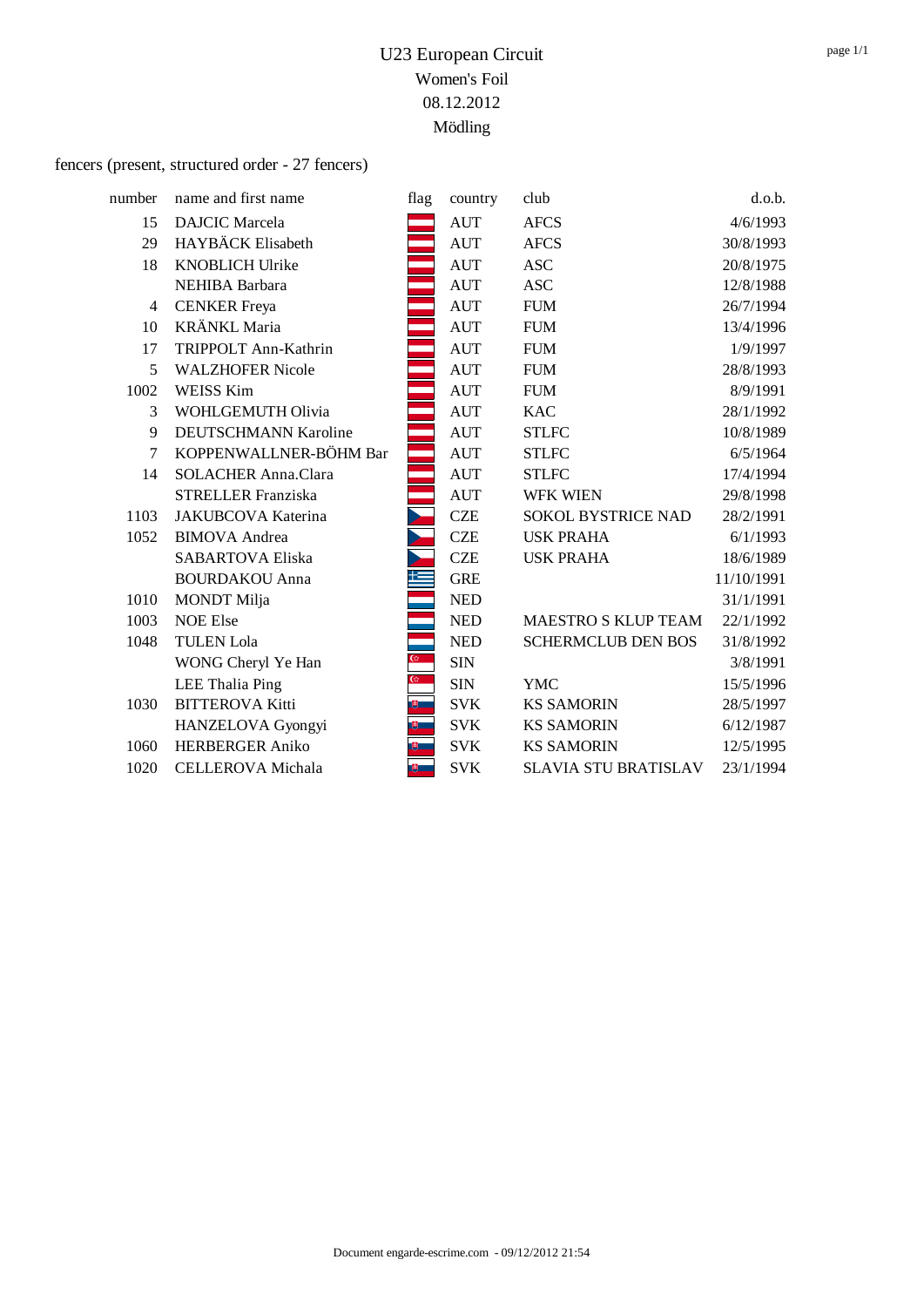#### formula of the competition

27 fencers

2 poules: rounds

round No 1 27 fencers 4 poules (3 poules of 7, 1 poule of 6) separation by : countries, clubs 25 qualifiers

round No 2 25 fencers 5 poules of 5 separation by : countries, clubs 20 qualifiers

qualification at the end of the poules on 2 rounds ranking at the end of the poules on 2 rounds

\_\_\_\_\_\_\_\_\_\_\_\_\_\_\_\_\_\_\_\_\_\_\_\_\_\_\_\_\_\_\_\_\_

direct elimination : 20 fencers

direct elimination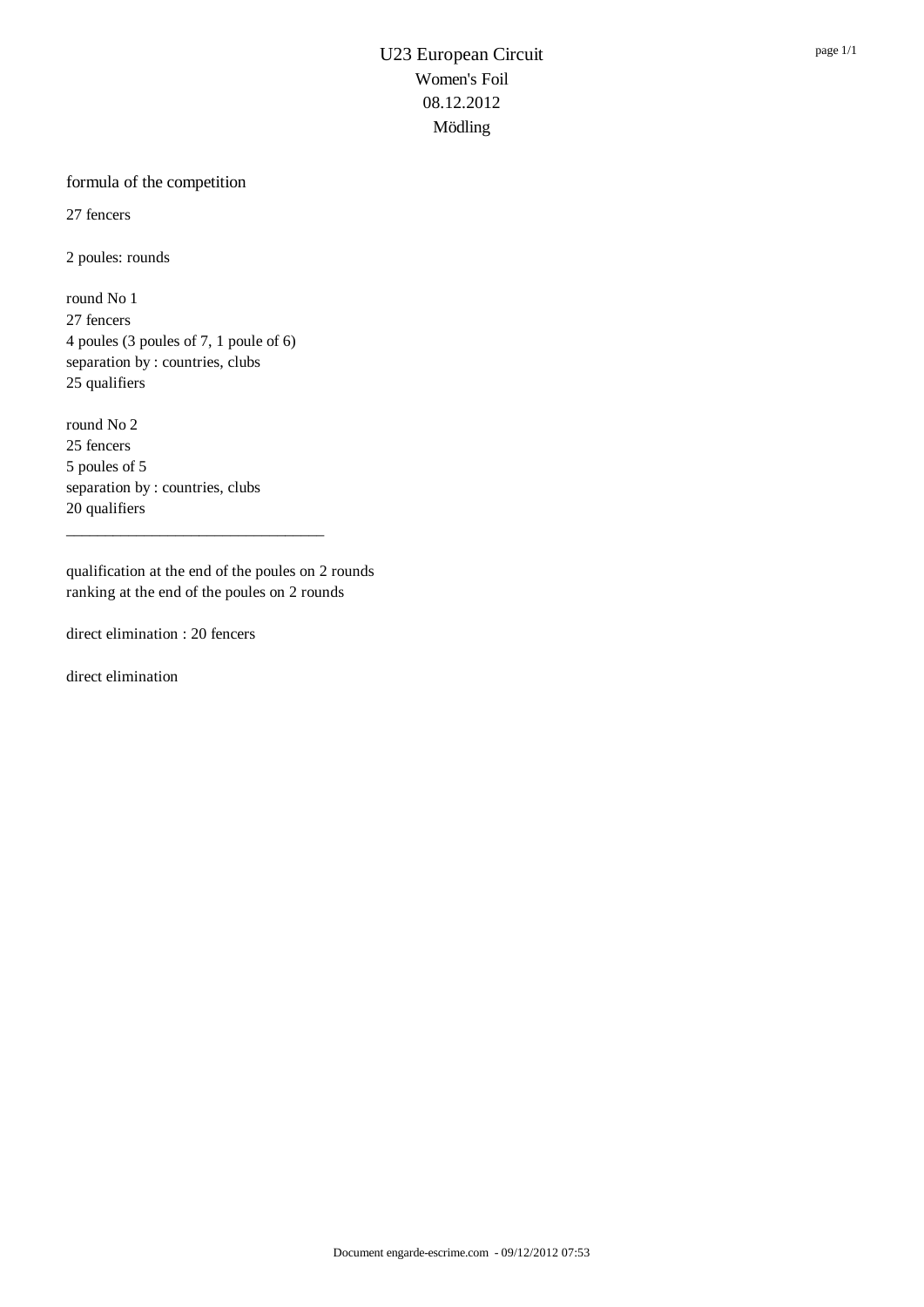#### poules, round No 1

poule No 1

|                            |                             |                             |                                                                                                                                     | V/M          | ind.           | <b>HS</b>       | rank                   |
|----------------------------|-----------------------------|-----------------------------|-------------------------------------------------------------------------------------------------------------------------------------|--------------|----------------|-----------------|------------------------|
| <b>TULEN</b> Lola          | <b>NED</b>                  | <b>SCHERMCLUB DEN BOSC</b>  | $\mathbf V$<br>$\mathfrak{Z}$<br>$\mathbf{V}$<br>$\mathfrak{Z}$<br>V                                                                | 0.500        | $-2$           | 22              | 3                      |
| <b>SABARTOVA Eliska</b>    | <b>CZE</b>                  | <b>USK PRAHA</b>            | $\overline{\mathbf{V}}$<br>$\overline{\mathbf{V}}$<br>$\overline{\mathbf{V}}$<br>$\overline{V}$<br>$\overline{V}$<br>$\overline{4}$ | 0.833        | 15             | 29              | $\overline{c}$         |
| <b>BITTEROVA Kitti</b>     | <b>SVK</b>                  | <b>KS SAMORIN</b>           | 3<br>$\overline{3}$<br>$\bar{V}$<br>$\overline{V}$<br>3<br>$\overline{4}$                                                           | 0.333        | $\overline{2}$ | 23              | 5                      |
| WOHLGEMUTH Olivia          | <b>AUT</b>                  | <b>KAC</b>                  | $\overline{V}$<br>$\mathbf V$<br>$\overline{\mathsf{V}}$<br>$\overline{V}$<br>V <sub>4</sub><br>$\ensuremath{\mathsf{V}}$           | 1.000        | 16             | 29              | $\mathbf{1}$           |
| TRIPPOLT Ann-Kathrin       | <b>AUT</b>                  | <b>FUM</b>                  | $\ensuremath{\mathbf{V}}$<br>$\overline{4}$<br>$\overline{4}$<br>$\mathbf V$<br>1<br>1                                              | 0.333        | $-3$           | 20              | 6                      |
| NEHIBA Barbara             | <b>AUT</b>                  | <b>ASC</b>                  | $\theta$<br>$\boldsymbol{0}$<br>$\mathbf{0}$<br>2<br>1<br>1                                                                         | 0.000        | $-26$          | $\overline{4}$  | $\boldsymbol{7}$       |
| <b>DAJCIC</b> Marcela      | <b>AUT</b>                  | <b>AFCS</b>                 | $\overline{2}$<br>$\overline{\mathsf{V}}$<br>$\mathbf{V}$<br>V<br>$\mathbf{1}$<br>1                                                 | 0.500        | $-2$           | 19              | $\overline{4}$         |
| poule No 2                 |                             |                             |                                                                                                                                     |              |                |                 |                        |
| referee: MADR              |                             |                             |                                                                                                                                     |              |                |                 |                        |
|                            |                             |                             |                                                                                                                                     | V/M          | ind.           |                 | HS rank                |
| <b>SOLACHER Anna.Clara</b> | <b>AUT</b>                  | <b>STLFC</b>                | $\overline{2}$<br>$\overline{4}$<br>$\boldsymbol{0}$<br>V<br>V                                                                      | 0.333        | $-5$           | 17              | 5                      |
| <b>STRELLER Franziska</b>  | <b>AUT</b>                  | <b>WFK WIEN</b>             | $\overline{2}$<br>$\mathbf{0}$<br>$\overline{0}$<br>$\mathbf{0}$<br>$\mathbf{1}$                                                    | 0.000        | $-26$          | $\overline{4}$  | $\tau$                 |
| <b>KNOBLICH Ulrike</b>     | <b>AUT</b>                  | <b>ASC</b>                  | $\overline{\mathbf{V}}$<br>$\boldsymbol{0}$<br>$\overline{2}$<br>$\mathbf{1}$<br>$\boldsymbol{0}$                                   | 0.167        | $-16$          | 9               | 6                      |
| WONG Cheryl Ye Han         | <b>SIN</b>                  |                             | V4<br>$\overline{V}$<br>$\overline{\mathsf{V}}$<br>$\overline{\mathsf{V}}$<br>$\mathbf{V}$<br>$\overline{V}$                        | 1.000        | 23             | 29              | $\mathbf{1}$           |
| <b>BIMOVA</b> Andrea       | <b>CZE</b>                  | <b>USK PRAHA</b>            | 3<br>$\overline{\mathsf{V}}$<br>$\overline{V}$<br>$\overline{\mathsf{V}}$<br>$\overline{\mathbf{V}}$<br>1                           | 0.667        | 10             | 24              | 3                      |
| <b>CELLEROVA</b> Michala   | <b>SVK</b>                  | <b>SLAVIA STU BRATISLAV</b> | $\mathbf V$<br>$\mathbf V$<br>V<br>V<br>$\mathbf{0}$<br>V                                                                           | 0.833        | 10             | 25              | $\overline{2}$         |
| <b>CENKER</b> Freya        | <b>AUT</b>                  | <b>FUM</b>                  | 3<br>$\mathbf V$<br>$\overline{\mathsf{V}}$<br>$\overline{2}$<br>V<br>4                                                             | 0.500        | $\overline{4}$ | 24              | $\overline{4}$         |
| poule No 3                 |                             |                             |                                                                                                                                     |              |                |                 |                        |
| referee: KRUCZINSKY        |                             |                             |                                                                                                                                     |              |                |                 |                        |
| <b>MONDT</b> Milja         | <b>NED</b>                  |                             | $\overline{\mathbf{V}}$<br>$\mathbf{V}$<br>3<br>V<br>1                                                                              | V/M<br>0.600 | ind.<br>5      | <b>HS</b><br>19 | rank<br>$\overline{2}$ |
| <b>HERBERGER Aniko</b>     | <b>SVK</b>                  | <b>KS SAMORIN</b>           | $\overline{\mathsf{V}}$<br>$\overline{\mathbf{V}}$<br>$\overline{\mathbf{V}}$<br>$\mathbf{1}$<br>3                                  | 0.600        | $\overline{4}$ | 19              | $\mathfrak{Z}$         |
| <b>BOURDAKOU</b> Anna      | <b>GRE</b>                  |                             | $\overline{c}$<br>$\overline{\mathbf{V}}$<br>$\overline{2}$<br>$\overline{\mathbf{V}}$<br>$\mathbf V$                               | 0.600        | $\overline{c}$ | 19              | 5                      |
| DEUTSCHMANN Karoline       | <b>AUT</b>                  | <b>STLFC</b>                | $\overline{2}$<br>V <sub>2</sub><br>$\overline{4}$<br>V<br>V                                                                        | 0.600        | 3              | 18              | $\overline{4}$         |
| HAYBÄCK Elisabeth          | <b>AUT</b>                  | <b>AFCS</b>                 | $\mathfrak{Z}$<br>3<br>$\boldsymbol{0}$<br>$\boldsymbol{0}$<br>$\boldsymbol{0}$                                                     | 0.000        | $-19$          | 6               | 6                      |
| <b>WALZHOFER Nicole</b>    | <b>AUT</b>                  | <b>FUM</b>                  | $\overline{V}$<br>3<br>$\overline{\mathbf{V}}$<br>$\overline{4}$<br>$\overline{\mathbf{V}}$                                         | 0.600        | 5              | 22              | $\mathbf{1}$           |
|                            |                             |                             |                                                                                                                                     |              |                |                 |                        |
| poule No 4                 |                             |                             |                                                                                                                                     |              |                |                 |                        |
| <b>LEE Thalia Ping</b>     | <b>SIN</b>                  | <b>YMC</b>                  | $\overline{2}$<br>$\overline{2}$<br>$\mathbf{0}$<br>$\boldsymbol{2}$<br>4                                                           | V/M<br>0.000 | ind.<br>$-18$  | HS<br>11        | rank<br>7              |
| <b>KRÄNKL Maria</b>        | <b>AUT</b>                  | <b>FUM</b>                  | $\overline{3}$<br>$\overline{2}$<br>$\overline{2}$<br>$\overline{0}$<br>$\overline{c}$<br>V                                         | 0.167        | $-13$          | 14              | 6                      |
| <b>NOE Else</b>            | $\ensuremath{\mathsf{NED}}$ | MAESTRO S KLUP TEAM         | $\overline{\mathsf{V}}$<br>$\overline{2}$<br>V <sub>4</sub><br>$\overline{\mathsf{V}}$<br>$\overline{\mathsf{V}}$<br>V              | 0.833        | $\tau$         | 26              | $\overline{c}$         |
| <b>WEISS Kim</b>           | <b>AUT</b>                  | <b>FUM</b>                  | $\overline{\mathbf{V}}$<br>$\overline{V}$<br>$\overline{V}$<br>$\mathbf{V}$<br>$\overline{V}$<br>V                                  | 1.000        | 22             | 30              | $\mathbf{1}$           |
| <b>JAKUBCOVA Katerina</b>  | <b>CZE</b>                  | <b>SOKOL BYSTRICE NAD P</b> | $\overline{\mathsf{V}}$<br>$\mathbf V$<br>$\overline{2}$<br>$\mathbf{V}$<br>1<br>$\mathbf{1}$                                       | 0.500        | $-3$           | 19              | $\overline{4}$         |
| KOPPENWALLNER-BÖHM Barba   | <b>AUT</b>                  | <b>STLFC</b>                | $\mathfrak{Z}$<br>$\mathfrak{Z}$<br>$\overline{4}$<br>V<br>$\mathbf V$<br>$\boldsymbol{0}$                                          | 0.333        | $\mathbf{1}$   | 20              | 5                      |
| HANZELOVA Gyongyi          | <b>SVK</b>                  | <b>KS SAMORIN</b>           | 3<br>$\overline{2}$<br>$\overline{V}$<br>V <sub>1</sub><br>V <sub>4</sub><br>$\overline{V}$                                         | 0.667        | $\overline{4}$ | 20              | 3                      |
|                            |                             |                             |                                                                                                                                     |              |                |                 |                        |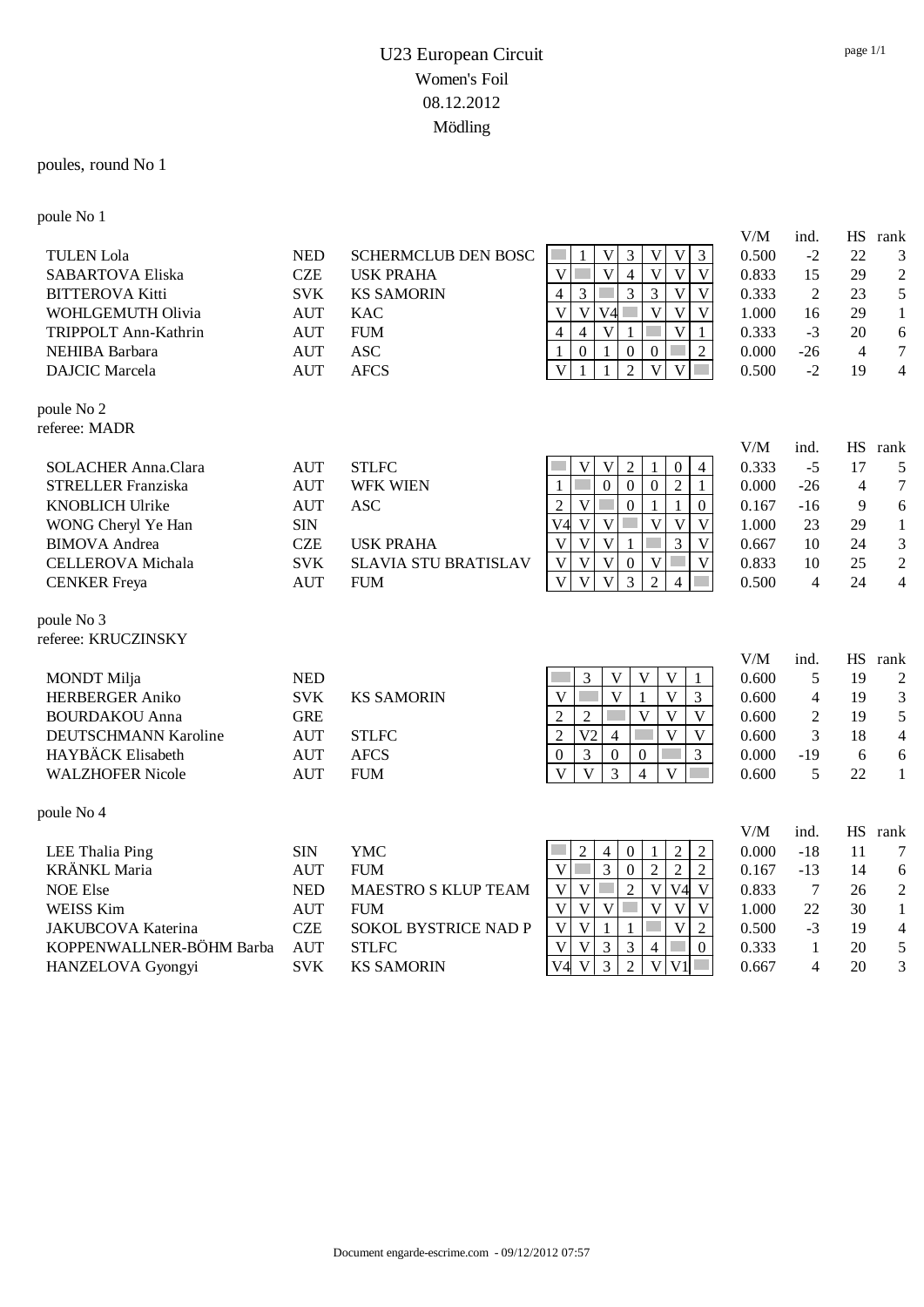ranking of poules, round No 1 (ordered by ranking - 27 fencers)

| rank           | name and first name        | nat.       | club                        | V/M   | ind.           | HS | group      |
|----------------|----------------------------|------------|-----------------------------|-------|----------------|----|------------|
| $\mathbf{1}$   | WONG Cheryl Ye Han         | <b>SIN</b> |                             | 1.000 | 23             | 29 | qualifier  |
| 2              | <b>WEISS Kim</b>           | <b>AUT</b> | <b>FUM</b>                  | 1.000 | 22             | 30 | qualifier  |
| 3              | WOHLGEMUTH Olivia          | <b>AUT</b> | <b>KAC</b>                  | 1.000 | 16             | 29 | qualifier  |
|                |                            | <b>CZE</b> |                             |       |                |    |            |
| $\overline{4}$ | <b>SABARTOVA Eliska</b>    |            | <b>USK PRAHA</b>            | 0.833 | 15             | 29 | qualifier  |
| 5              | <b>CELLEROVA</b> Michala   | <b>SVK</b> | <b>SLAVIA STU BRATISLAV</b> | 0.833 | 10             | 25 | qualifier  |
| 6              | <b>NOE Else</b>            | <b>NED</b> | <b>MAESTRO S KLUP TEAM</b>  | 0.833 | 7              | 26 | qualifier  |
| 7              | <b>BIMOVA</b> Andrea       | <b>CZE</b> | <b>USK PRAHA</b>            | 0.667 | 10             | 24 | qualifier  |
| 8              | HANZELOVA Gyongyi          | <b>SVK</b> | <b>KS SAMORIN</b>           | 0.667 | $\overline{4}$ | 20 | qualifier  |
| 9              | <b>WALZHOFER Nicole</b>    | <b>AUT</b> | <b>FUM</b>                  | 0.600 | 5              | 22 | qualifier  |
| 10             | <b>MONDT</b> Milja         | <b>NED</b> |                             | 0.600 | 5              | 19 | qualifier  |
| 11             | <b>HERBERGER Aniko</b>     | <b>SVK</b> | <b>KS SAMORIN</b>           | 0.600 | $\overline{4}$ | 19 | qualifier  |
| 12             | DEUTSCHMANN Karoline       | <b>AUT</b> | <b>STLFC</b>                | 0.600 | 3              | 18 | qualifier  |
| 13             | <b>BOURDAKOU Anna</b>      | <b>GRE</b> |                             | 0.600 | 2              | 19 | qualifier  |
| 14             | <b>CENKER</b> Freya        | <b>AUT</b> | <b>FUM</b>                  | 0.500 | $\overline{4}$ | 24 | qualifier  |
| 15             | <b>TULEN Lola</b>          | <b>NED</b> | <b>SCHERMCLUB DEN BOS</b>   | 0.500 | $-2$           | 22 | qualifier  |
| 16             | <b>DAJCIC</b> Marcela      | <b>AUT</b> | <b>AFCS</b>                 | 0.500 | $-2$           | 19 | qualifier  |
| 17             | JAKUBCOVA Katerina         | <b>CZE</b> | <b>SOKOL BYSTRICE NAD</b>   | 0.500 | $-3$           | 19 | qualifier  |
| 18             | <b>BITTEROVA Kitti</b>     | <b>SVK</b> | <b>KS SAMORIN</b>           | 0.333 | $\mathfrak{2}$ | 23 | qualifier  |
| 19             | KOPPENWALLNER-BÖHM Barbara | <b>AUT</b> | <b>STLFC</b>                | 0.333 | 1              | 20 | qualifier  |
| 20             | TRIPPOLT Ann-Kathrin       | <b>AUT</b> | <b>FUM</b>                  | 0.333 | $-3$           | 20 | qualifier  |
| 21             | <b>SOLACHER Anna.Clara</b> | <b>AUT</b> | <b>STLFC</b>                | 0.333 | $-5$           | 17 | qualifier  |
| 22             | <b>KRÄNKL Maria</b>        | <b>AUT</b> | <b>FUM</b>                  | 0.167 | $-13$          | 14 | qualifier  |
| 23             | <b>KNOBLICH Ulrike</b>     | <b>AUT</b> | <b>ASC</b>                  | 0.167 | $-16$          | 9  | qualifier  |
| 24             | <b>LEE Thalia Ping</b>     | <b>SIN</b> | <b>YMC</b>                  | 0.000 | $-18$          | 11 | qualifier  |
| 25             | HAYBÄCK Elisabeth          | <b>AUT</b> | <b>AFCS</b>                 | 0.000 | $-19$          | 6  | qualifier  |
| 26             | NEHIBA Barbara             | <b>AUT</b> | <b>ASC</b>                  | 0.000 | $-26$          | 4  | eliminated |
| 26             | <b>STRELLER Franziska</b>  | <b>AUT</b> | <b>WFK WIEN</b>             | 0.000 | $-26$          | 4  | eliminated |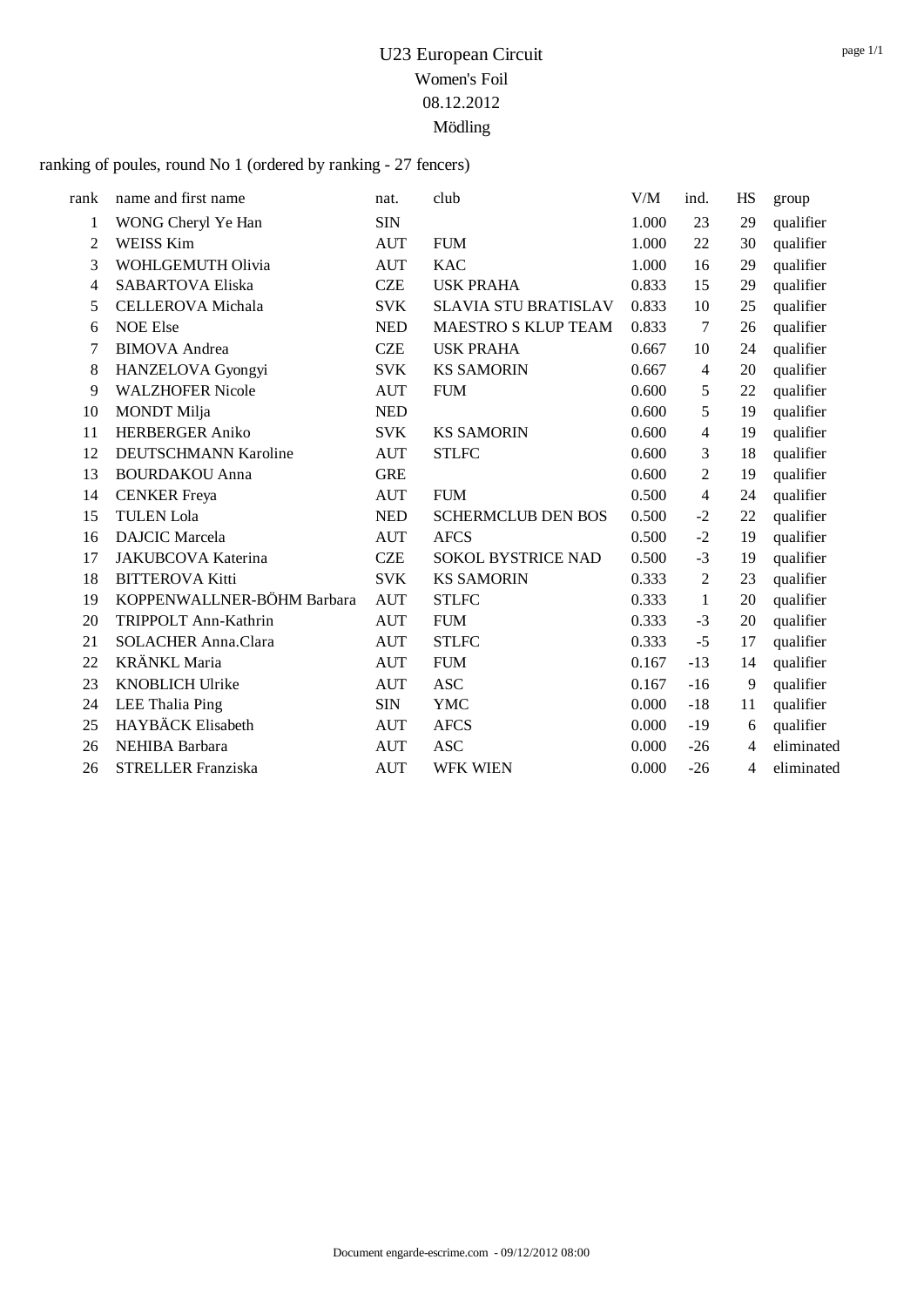#### poules, round No 2

poule No 1

| x                                                                                                                          |                                                                    |                                                                                                 |                                                                                                                                                                                                                                                                                                                                             |                                                  |                                                              |                                         |                                                                              |
|----------------------------------------------------------------------------------------------------------------------------|--------------------------------------------------------------------|-------------------------------------------------------------------------------------------------|---------------------------------------------------------------------------------------------------------------------------------------------------------------------------------------------------------------------------------------------------------------------------------------------------------------------------------------------|--------------------------------------------------|--------------------------------------------------------------|-----------------------------------------|------------------------------------------------------------------------------|
| WONG Cheryl Ye Han<br>KOPPENWALLNER-BÖHM Barbara<br><b>HERBERGER Aniko</b><br><b>WALZHOFER Nicole</b><br>HAYBÄCK Elisabeth | <b>SIN</b><br><b>AUT</b><br><b>SVK</b><br><b>AUT</b><br><b>AUT</b> | <b>STLFC</b><br><b>KS SAMORIN</b><br><b>FUM</b><br><b>AFCS</b>                                  | $\sqrt{2}$<br>$\mathbf V$<br>V<br>V<br>$\overline{\mathbf{V}}$<br>$\overline{\mathbf{V}}$<br>$\overline{2}$<br>$\mathbf{V}$<br>$\overline{2}$<br>$\overline{0}$<br>3<br>$\mathbf{1}$<br>V <sub>3</sub><br>$\mathbf{0}$<br>V<br>$\mathbf{V}$<br>$\overline{V}$<br>$\overline{2}$<br>$\mathbf{0}$                                             | V/M<br>0.750<br>0.750<br>0.000<br>0.750<br>0.250 | ind.<br>12<br>8<br>$-14$<br>3<br>$-9$                        | 17<br>17<br>6<br>13<br>8                | HS rank<br>1<br>$\mathfrak 2$<br>$\mathfrak s$<br>3<br>$\overline{4}$        |
| poule No 2                                                                                                                 |                                                                    |                                                                                                 |                                                                                                                                                                                                                                                                                                                                             |                                                  |                                                              |                                         |                                                                              |
| <b>MONDT</b> Milja<br><b>SOLACHER Anna.Clara</b><br><b>BOURDAKOU Anna</b><br><b>WEISS Kim</b><br>JAKUBCOVA Katerina        | <b>NED</b><br><b>AUT</b><br><b>GRE</b><br><b>AUT</b><br><b>CZE</b> | <b>STLFC</b><br><b>FUM</b><br><b>SOKOL BYSTRICE NAD P</b>                                       | $\mathbf V$<br>V<br>V<br>4<br>$\overline{2}$<br>$\overline{\mathbf{V}}$<br>$\mathbf V$<br>$\overline{4}$<br>$\overline{V}$<br>$\overline{2}$<br>V <sub>4</sub><br>$\mathbf V$<br>$\mathbf V$<br>$\overline{V}$<br>$\overline{2}$<br>4<br>$\overline{3}$<br>$\overline{2}$<br>$\overline{\mathcal{L}}$                                       | V/M<br>0.750<br>0.500<br>0.750<br>0.500<br>0.000 | ind.<br>6<br>$-2$<br>6<br>$\mathbf{0}$<br>$-10$              | <b>HS</b><br>19<br>16<br>16<br>16<br>10 | rank<br>1<br>4<br>$\sqrt{2}$<br>$\mathfrak{Z}$<br>5                          |
| poule No 3                                                                                                                 |                                                                    |                                                                                                 |                                                                                                                                                                                                                                                                                                                                             |                                                  |                                                              |                                         |                                                                              |
| <b>TULEN</b> Lola<br>WOHLGEMUTH Olivia<br><b>KRÄNKL</b> Maria<br><b>BITTEROVA Kitti</b><br><b>BIMOVA</b> Andrea            | <b>NED</b><br><b>AUT</b><br><b>AUT</b><br><b>SVK</b><br><b>CZE</b> | <b>SCHERMCLUB DEN BOSC</b><br><b>KAC</b><br><b>FUM</b><br><b>KS SAMORIN</b><br><b>USK PRAHA</b> | V<br>$\mathbf V$<br>3<br>$\overline{V}$<br>$\overline{V}$<br>$\overline{\mathbf{V}}$<br>$\mathbf V$<br>$\overline{\mathsf{V}}$<br>$\mathbf 1$<br>$\mathbf{1}$<br>1<br>3<br>$\mathfrak{2}$<br>$\mathbf V$<br>1<br>$\overline{3}$<br>$\overline{\mathbf{V}}$<br>$\overline{3}$<br>$\overline{V}$                                              | V/M<br>0.500<br>1.000<br>0.250<br>0.250<br>0.500 | ind.<br>$\mathbf{0}$<br>12<br>$-9$<br>$-7$<br>$\overline{4}$ | <b>HS</b><br>14<br>20<br>8<br>11<br>16  | rank<br>3<br>$\mathbf{1}$<br>5<br>$\overline{\mathcal{A}}$<br>$\overline{2}$ |
| poule No 4                                                                                                                 |                                                                    |                                                                                                 |                                                                                                                                                                                                                                                                                                                                             |                                                  |                                                              |                                         |                                                                              |
| HANZELOVA Gyongyi<br><b>LEE Thalia Ping</b><br><b>SABARTOVA Eliska</b><br>TRIPPOLT Ann-Kathrin<br>DEUTSCHMANN Karoline     | <b>SVK</b><br><b>SIN</b><br><b>CZE</b><br><b>AUT</b><br><b>AUT</b> | <b>KS SAMORIN</b><br><b>YMC</b><br><b>USK PRAHA</b><br><b>FUM</b><br><b>STLFC</b>               | V<br>$\mathbf V$<br>$\mathbf V$<br>4<br>$\overline{V}$<br>$\overline{2}$<br>$\mathbf{0}$<br>$\overline{\mathcal{L}}$<br>$\overline{V}$<br>$\overline{2}$<br>$\mathbf{V}$<br>3<br>$\boldsymbol{0}$<br>$\mathbf V$<br>V<br>$\theta$<br>3<br>$\overline{V}$<br>3<br>$\overline{V}$                                                             | V/M<br>0.750<br>0.250<br>0.500<br>0.500<br>0.500 | ind.<br>9<br>$-8$<br>5<br>$-5$<br>$-1$                       | 19<br>11<br>15<br>10<br>16              | HS rank<br>$\mathbf{1}$<br>5<br>$\sqrt{2}$<br>$\overline{4}$<br>3            |
| poule No 5                                                                                                                 |                                                                    |                                                                                                 |                                                                                                                                                                                                                                                                                                                                             |                                                  |                                                              |                                         |                                                                              |
| <b>CENKER</b> Freya<br><b>KNOBLICH Ulrike</b><br><b>NOE Else</b><br><b>DAJCIC</b> Marcela                                  | <b>AUT</b><br><b>AUT</b><br><b>NED</b><br><b>AUT</b>               | <b>FUM</b><br><b>ASC</b><br><b>MAESTRO S KLUP TEAM</b><br><b>AFCS</b>                           | $\mathbf V$<br>$\mathfrak{Z}$<br>V<br>$\overline{4}$<br>$\overline{2}$<br>$\overline{2}$<br>$\boldsymbol{0}$<br>$\mathbf{1}$<br>$\mathbf{V}$<br>$\mathbf{V}$<br>$\overline{V}$<br>$\mathbf{0}$<br>$\mathbf V$<br>$\overline{c}$<br>$\overline{4}$<br>$\overline{\mathbf{V}}$<br>$\overline{V}$<br>$\overline{\mathbf{V}}$<br>$\overline{V}$ | V/M<br>0.500<br>0.000<br>0.750<br>0.250          | ind.<br>$\overline{2}$<br>$-15$<br>$\overline{2}$<br>$-5$    | <b>HS</b><br>17<br>5<br>15<br>12        | rank<br>3<br>5<br>$\overline{2}$<br>$\overline{4}$                           |
| <b>CELLEROVA</b> Michala                                                                                                   | <b>SVK</b>                                                         | <b>SLAVIA STU BRATISLAV</b>                                                                     |                                                                                                                                                                                                                                                                                                                                             | 1.000                                            | 16                                                           | 20                                      | 1                                                                            |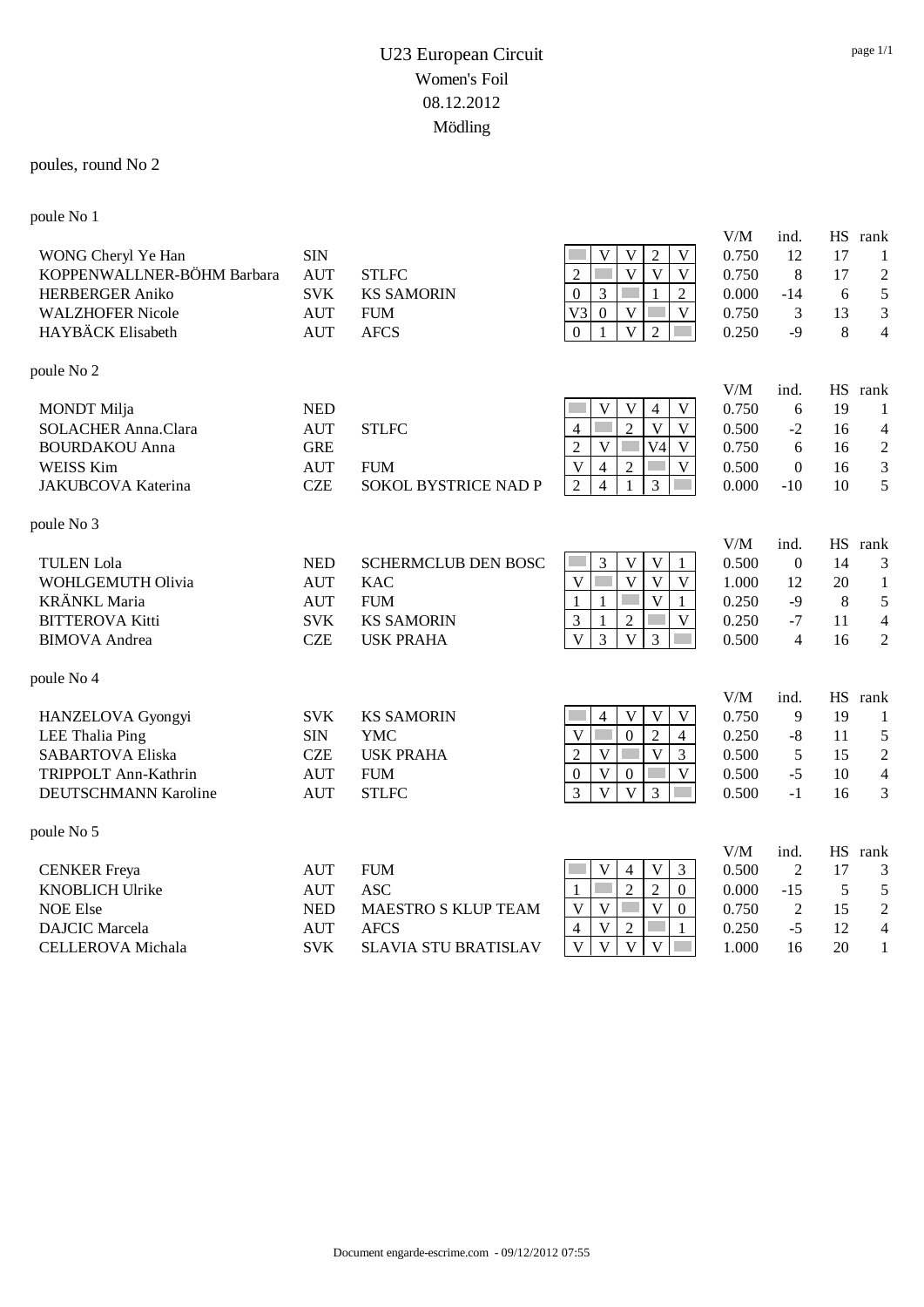ranking of poules, round No 2 (ordered by ranking - 25 fencers)

| rank | name and first name         | nat.       | club                        | V/M   | ind.  | HS | group      |
|------|-----------------------------|------------|-----------------------------|-------|-------|----|------------|
| 1    | WOHLGEMUTH Olivia           | <b>AUT</b> | <b>KAC</b>                  | 1.000 | 28    | 49 | qualifier  |
| 2    | WONG Cheryl Ye Han          | <b>SIN</b> |                             | 0.900 | 35    | 46 | qualifier  |
| 3    | <b>CELLEROVA</b> Michala    | <b>SVK</b> | <b>SLAVIA STU BRATISLAV</b> | 0.900 | 26    | 45 | qualifier  |
| 4    | <b>WEISS Kim</b>            | <b>AUT</b> | <b>FUM</b>                  | 0.800 | 22    | 46 |            |
| 5    | <b>NOE Else</b>             | <b>NED</b> |                             | 0.800 | 9     |    | qualifier  |
|      |                             |            | MAESTRO S KLUP TEAM         |       |       | 41 | qualifier  |
| 6    | <b>SABARTOVA Eliska</b>     | <b>CZE</b> | <b>USK PRAHA</b>            | 0.700 | 20    | 44 | qualifier  |
| 7    | HANZELOVA Gyongyi           | <b>SVK</b> | <b>KS SAMORIN</b>           | 0.700 | 13    | 39 | qualifier  |
| 8    | <b>MONDT</b> Milja          | <b>NED</b> |                             | 0.667 | 11    | 38 | qualifier  |
| 9    | <b>BOURDAKOU Anna</b>       | <b>GRE</b> |                             | 0.667 | 8     | 35 | qualifier  |
| 9    | <b>WALZHOFER Nicole</b>     | <b>AUT</b> | <b>FUM</b>                  | 0.667 | 8     | 35 | qualifier  |
| 11   | <b>BIMOVA</b> Andrea        | <b>CZE</b> | <b>USK PRAHA</b>            | 0.600 | 14    | 40 | qualifier  |
| 12   | <b>DEUTSCHMANN Karoline</b> | <b>AUT</b> | <b>STLFC</b>                | 0.556 | 2     | 34 | qualifier  |
| 13   | KOPPENWALLNER-BÖHM Barbara  | <b>AUT</b> | <b>STLFC</b>                | 0.500 | 9     | 37 | qualifier  |
| 14   | <b>CENKER</b> Freya         | <b>AUT</b> | <b>FUM</b>                  | 0.500 | 6     | 41 | qualifier  |
| 15   | <b>TULEN Lola</b>           | <b>NED</b> | <b>SCHERMCLUB DEN BOS</b>   | 0.500 | $-2$  | 36 | qualifier  |
| 16   | <b>SOLACHER Anna.Clara</b>  | AUT        | <b>STLFC</b>                | 0.400 | $-7$  | 33 | qualifier  |
| 17   | <b>DAJCIC</b> Marcela       | <b>AUT</b> | <b>AFCS</b>                 | 0.400 | $-7$  | 31 | qualifier  |
| 18   | TRIPPOLT Ann-Kathrin        | AUT        | <b>FUM</b>                  | 0.400 | $-8$  | 30 | qualifier  |
| 19   | <b>HERBERGER Aniko</b>      | <b>SVK</b> | <b>KS SAMORIN</b>           | 0.333 | $-10$ | 25 | qualifier  |
| 20   | <b>BITTEROVA Kitti</b>      | <b>SVK</b> | <b>KS SAMORIN</b>           | 0.300 | $-5$  | 34 | qualifier  |
| 21   | JAKUBCOVA Katerina          | <b>CZE</b> | <b>SOKOL BYSTRICE NAD P</b> | 0.300 | $-13$ | 29 | eliminated |
| 22   | <b>KRÄNKL Maria</b>         | <b>AUT</b> | <b>FUM</b>                  | 0.200 | $-22$ | 22 | eliminated |
| 23   | HAYBÄCK Elisabeth           | <b>AUT</b> | <b>AFCS</b>                 | 0.111 | $-28$ | 14 | eliminated |
| 24   | LEE Thalia Ping             | <b>SIN</b> | <b>YMC</b>                  | 0.100 | $-26$ | 22 | eliminated |
| 25   | <b>KNOBLICH Ulrike</b>      | <b>AUT</b> | <b>ASC</b>                  | 0.100 | $-31$ | 14 | eliminated |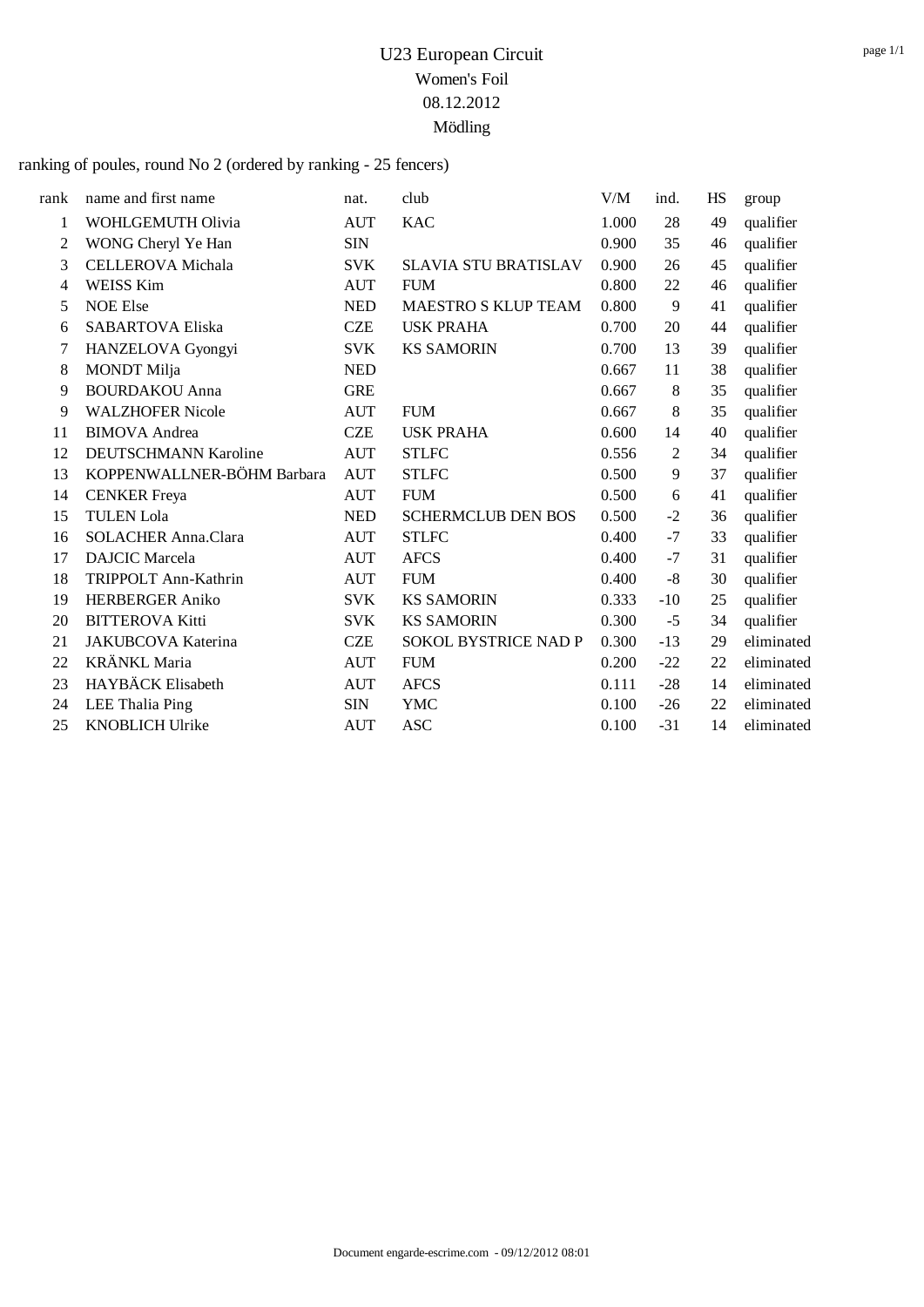tableau of 32

tableau of 1623 European Circuit Women's foil

| 1               | WOHLGEMUTH Olivia         | <b>AUT</b> | <b>KAC</b>      |                                    | page 1/1                     |
|-----------------|---------------------------|------------|-----------------|------------------------------------|------------------------------|
| 32              | ---------                 | ---        |                 | WOHLGEMUTH Olivia                  |                              |
| 17              | <b>DAJCIC</b> Marcela     | <b>AUT</b> | <b>AFCS</b>     |                                    | WOHLGEMUTH Olivia<br>15/8    |
| 16              | SOLACHER Anna.Clara       | <b>AUT</b> | <b>STLFC</b>    | <b>DAJCIC</b> Marcela<br>15/10     |                              |
| 9               | <b>BOURDAKOU</b> Anna     | <b>GRE</b> |                 |                                    |                              |
| 24              |                           |            |                 | <b>BOURDAKOU Anna</b>              |                              |
|                 |                           | ---        |                 |                                    | <b>BOURDAKOU Anna</b>        |
| 25              | ---------                 | ---        |                 | <b>MONDT</b> Milja                 | 15/12                        |
| $8\phantom{.0}$ | <b>MONDT</b> Milja        | <b>NED</b> |                 |                                    |                              |
| 5               | <b>NOE Else</b>           | <b>NED</b> | <b>MAESTR</b>   | <b>NOE Else</b>                    |                              |
| 28              | ---------                 | $---$      |                 |                                    |                              |
| 21              | ---------                 | ---        |                 |                                    | DEUTSCHMANN Karoline<br>15/6 |
| 12              | DEUTSCHMANN Karoline      | <b>AUT</b> | <b>STLFC</b>    | DEUTSCHMANN Karoline               |                              |
| 13              | KOPPENWALLNER-BÖHM Barbar | <b>AUT</b> | <b>STLFC</b>    |                                    |                              |
| 20              | <b>BITTEROVA Kitti</b>    | <b>SVK</b> | <b>KS SAMO</b>  | KOPPENWALLNER-BÖHM Barbar<br>14/13 |                              |
|                 |                           |            |                 |                                    | <b>WEISS Kim</b>             |
| 29              | ---------                 | ---        |                 | WEISS Kim                          | 14/4                         |
| $\overline{4}$  | <b>WEISS Kim</b>          | <b>AUT</b> | <b>FUM</b>      |                                    |                              |
| 3               | CELLEROVA Michala         | <b>SVK</b> | <b>SLAVIA S</b> | CELLEROVA Michala                  |                              |
| 30              | ---------                 | $---$      |                 |                                    | <b>CELLEROVA</b> Michala     |
| 19              | <b>HERBERGER Aniko</b>    | <b>SVK</b> | <b>KS SAMO</b>  |                                    | 15/5                         |
| 14              | <b>CENKER</b> Freya       | <b>AUT</b> | <b>FUM</b>      | <b>CENKER Freya</b><br>15/9        |                              |
| 11              | <b>BIMOVA</b> Andrea      | <b>CZE</b> | <b>USK PRA</b>  |                                    |                              |
| 22              |                           | $---$      |                 | <b>BIMOVA</b> Andrea               |                              |
| 27              |                           | ---        |                 |                                    | <b>SABARTOVA Eliska</b>      |
|                 |                           |            |                 | <b>SABARTOVA Eliska</b>            | 15/11                        |
| 6               | SABARTOVA Eliska          | <b>CZE</b> | <b>USK PRA</b>  |                                    |                              |
| 7               | HANZELOVA Gyongyi         | <b>SVK</b> | <b>KS SAMO</b>  | HANZELOVA Gyongyi                  |                              |
| 26              |                           | $---$      |                 |                                    | HANZELOVA Gyongyi            |
| 23              | ---------                 | $---$      |                 | <b>WALZHOFER Nicole</b>            | 15/4                         |
| 10              | <b>WALZHOFER Nicole</b>   | <b>AUT</b> | <b>FUM</b>      |                                    |                              |
| 15              | <b>TULEN</b> Lola         | <b>NED</b> | <b>SCHERM</b>   |                                    |                              |
| 18              | TRIPPOLT Ann-Kathrin      | <b>AUT</b> | <b>FUM</b>      | <b>TULEN</b> Lola<br>15/14         |                              |
| 31              | ---------                 | $---$      |                 |                                    | WONG Cheryl Ye Han<br>12/8   |
| $\overline{2}$  | WONG Cheryl Ye Han        | <b>SIN</b> |                 | WONG Cheryl Ye Han                 |                              |
|                 |                           |            |                 |                                    |                              |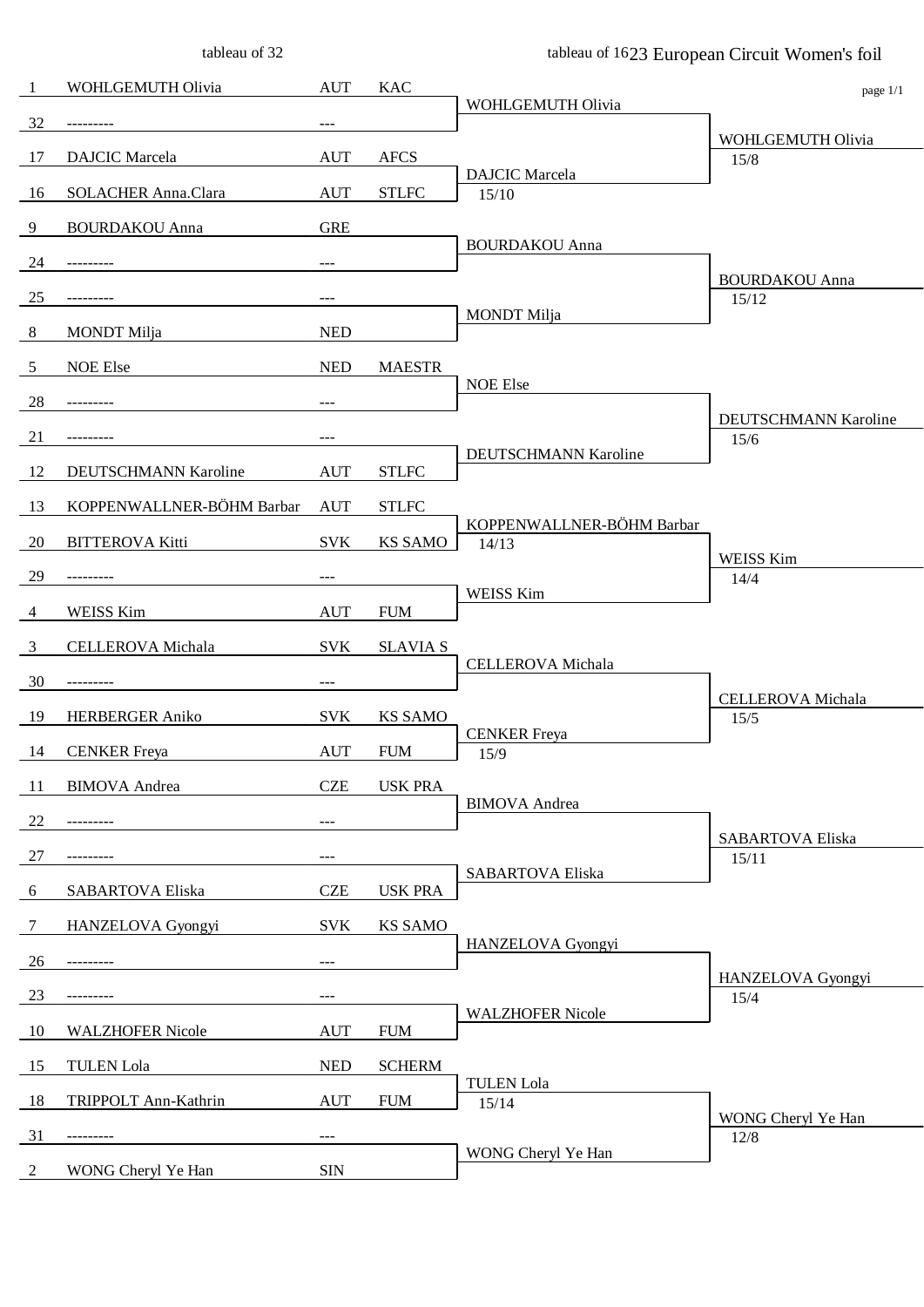| tableau of 8 |                          |            |                | semi-finals                       | final                             |                                   |
|--------------|--------------------------|------------|----------------|-----------------------------------|-----------------------------------|-----------------------------------|
|              | WOHLGEMUTH Olivia        | <b>AUT</b> | <b>KAC</b>     |                                   |                                   |                                   |
| -8           | <b>BOURDAKOU Anna</b>    | <b>GRE</b> |                | WOHLGEMUTH Olivia<br>15/10        |                                   |                                   |
|              | DEUTSCHMANN Karolin      | <b>AUT</b> | <b>STLFC</b>   |                                   | WEISS Kim<br>15/7                 |                                   |
|              | <b>WEISS Kim</b>         | <b>AUT</b> | <b>FUM</b>     | <b>WEISS Kim</b><br>15/6          |                                   |                                   |
|              | <b>CELLEROVA</b> Michala | <b>SVK</b> | <b>SLAVIA</b>  |                                   |                                   | <b>CELLEROVA</b> Michala<br>15/12 |
| <sub>6</sub> | <b>SABARTOVA Eliska</b>  | <b>CZE</b> | <b>USK PRA</b> | <b>CELLEROVA</b> Michala<br>15/12 |                                   |                                   |
|              | HANZELOVA Gyongyi        | <b>SVK</b> | <b>KS SAM</b>  |                                   | <b>CELLEROVA</b> Michala<br>15/13 |                                   |
|              | WONG Cheryl Ye Han       | <b>SIN</b> |                | WONG Cheryl Ye Han<br>15/3        |                                   |                                   |
|              |                          |            |                |                                   |                                   |                                   |